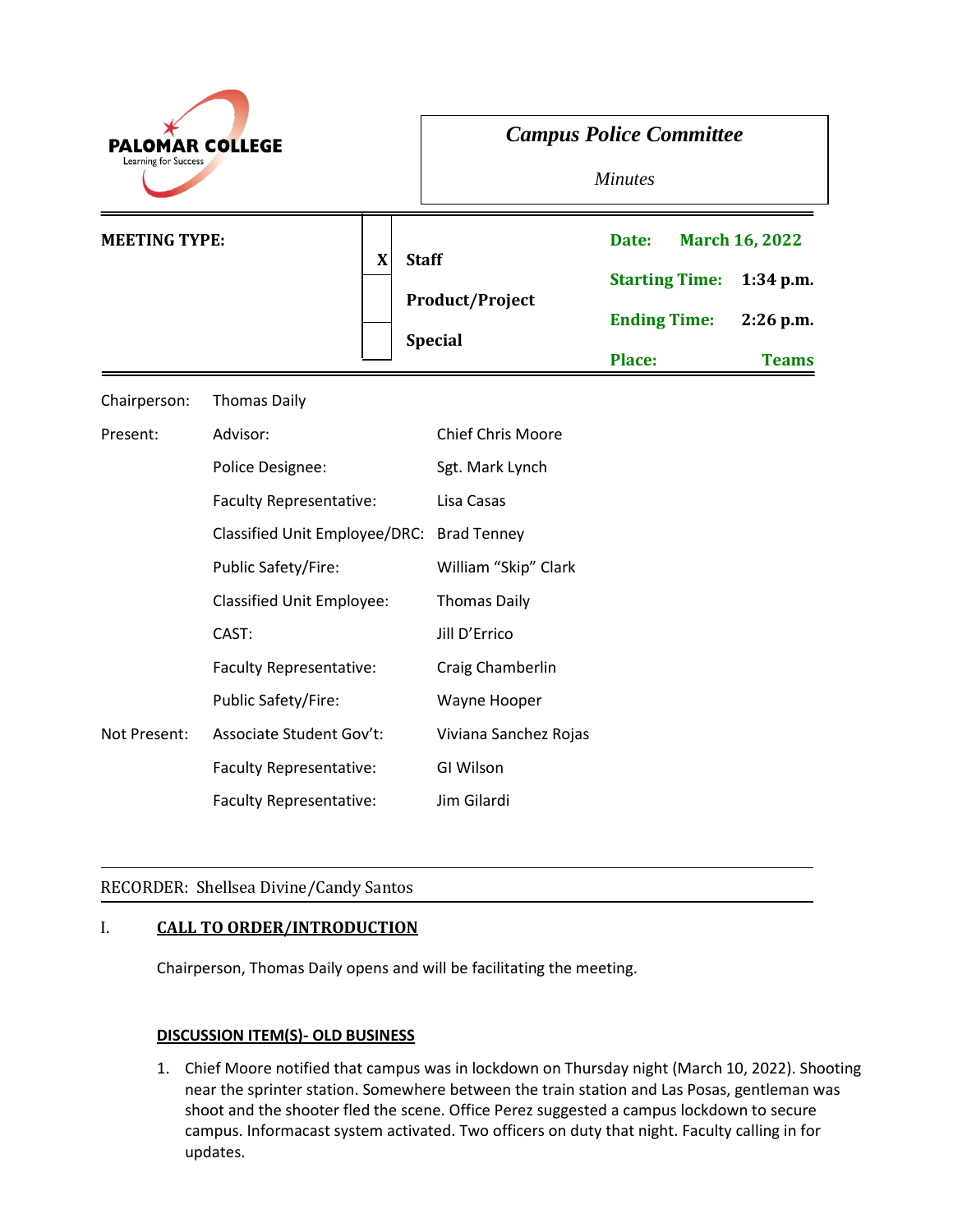- 2. Chief Moore explained that two police officers candidates have been approved. One going through the board next month and the other one hopefully gets hire before commencement. Pending on CSOs. Officer Forest hiring is still pending.
- 3. Chief Moore shares part of the DEI efforts was to bring a Principle Policing class has been put on pause. Plans to take officers to LA to the Museum of Tolerance provides some content on the role of law enforcement during that time.

# **DISCUSSION ITEM(S) - NEW BUSINESS**

- 1. THOMAS DAILY: mentioned that the theatre (Brubeck) does not have access to the Informer cast.
- 2. CHIEF MOORE: will follow up with Derek Johnson along with Sgt. Lynch, regarding this issue. Chief asked Mr. Daily if the house lights turn on.
- 3. THOMAS DAILY: house lights turn in during a fire alarm, but not during a campus lockdown. There is a campus booth on the second floor, but is constantly off so it does not disturb performances. During performances, Heather is stationed at the ticket booth and will notify us of any activity happening that day.
- 4. CHIEF MOORE: Suggested an evacuation plan/drills when events like this occur. Asked if Mr. Clark or Mr. Hooper if they are aware of large theater what type of mechanisms are used to alert the crowd of a hazard?
- 5. WAYNE HOOPER: By law you have to have an audible and a visual, computer animated voice for evacuation directions and emergency lights to alert of a fire. Not familiar with the system used during a lockdown. Fire department arrives at the scene in case of an evacuation.
- 6. CHIEF MOORE: Active shooter is a lockdown. We have pre-programmed messages in English and Spanish for a lockdown or evacuation. Lockdown can also be a gas leak close to campus. Working on releasing crowds by sectors during an event like this.
- 7. BRAD TENNEY: regarding cameras, there is a camera on the NS building that had a good view of the campus, is this one connected?
- 8. CHIEF MOORE: with the four campus we have about 200 cameras. Will take a look into this and check the connection of the camera in the NS building.
- 9. JILL D'ERRICO: shares the concerns from executive assistance and directors regarding panic buttons in the SSC building and how there aren't any.
- 10. THOMAS DAILY: Shares that they have a panic button in the music lab.
- 11. JILL D'ERRICO: asked if there is anything they should be looking into.
- 12. CHIEF MOORE: Desktop application was offered through one of the third party vendors, was not bought. Informacast provided more services, will follow up with more information on whether informacast can install this feature.
- 13. LISA CASAS: confirms that they have panic buttons with Knight Security.
- 14. WAYNE HOOPER: Why are officers not being hired?
- 15. CHIEF MOORE: Budgeting